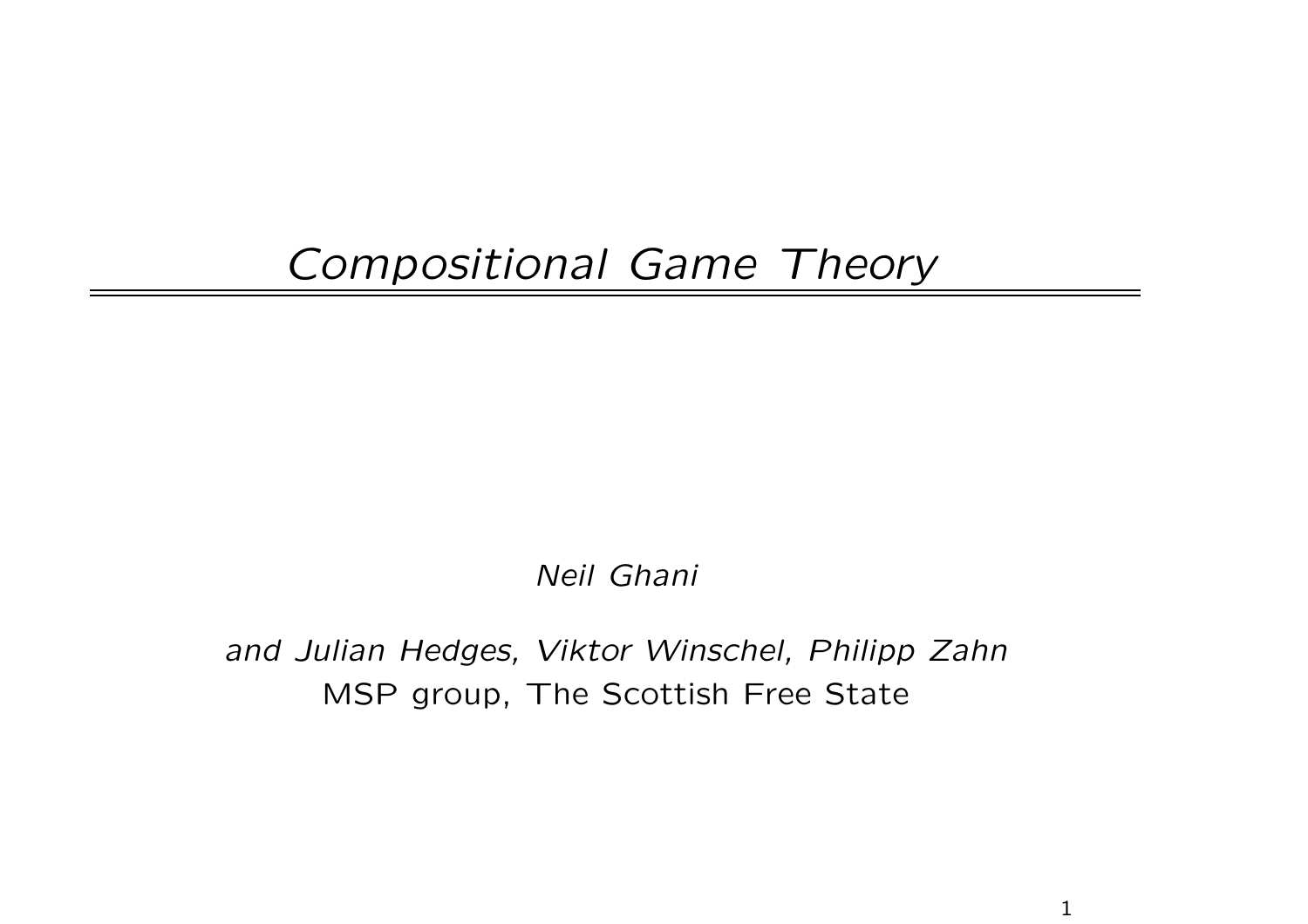- Question: What is Game Theory?
	- How to make decisions in eg, finance, scheduling algorithms
	- Use Nash equilibria in non-cooperative games
- Claim: Game theory is too concrete
	- Uses non-structural, reductive measures, eg payoff matrices.
	- Category theory turns meta-structure into actual structure.
- Compositionality: Operators build big games from small games
	- Lift results about parts of <sup>a</sup> game to the whole games
	- Better mathematics and better software for games.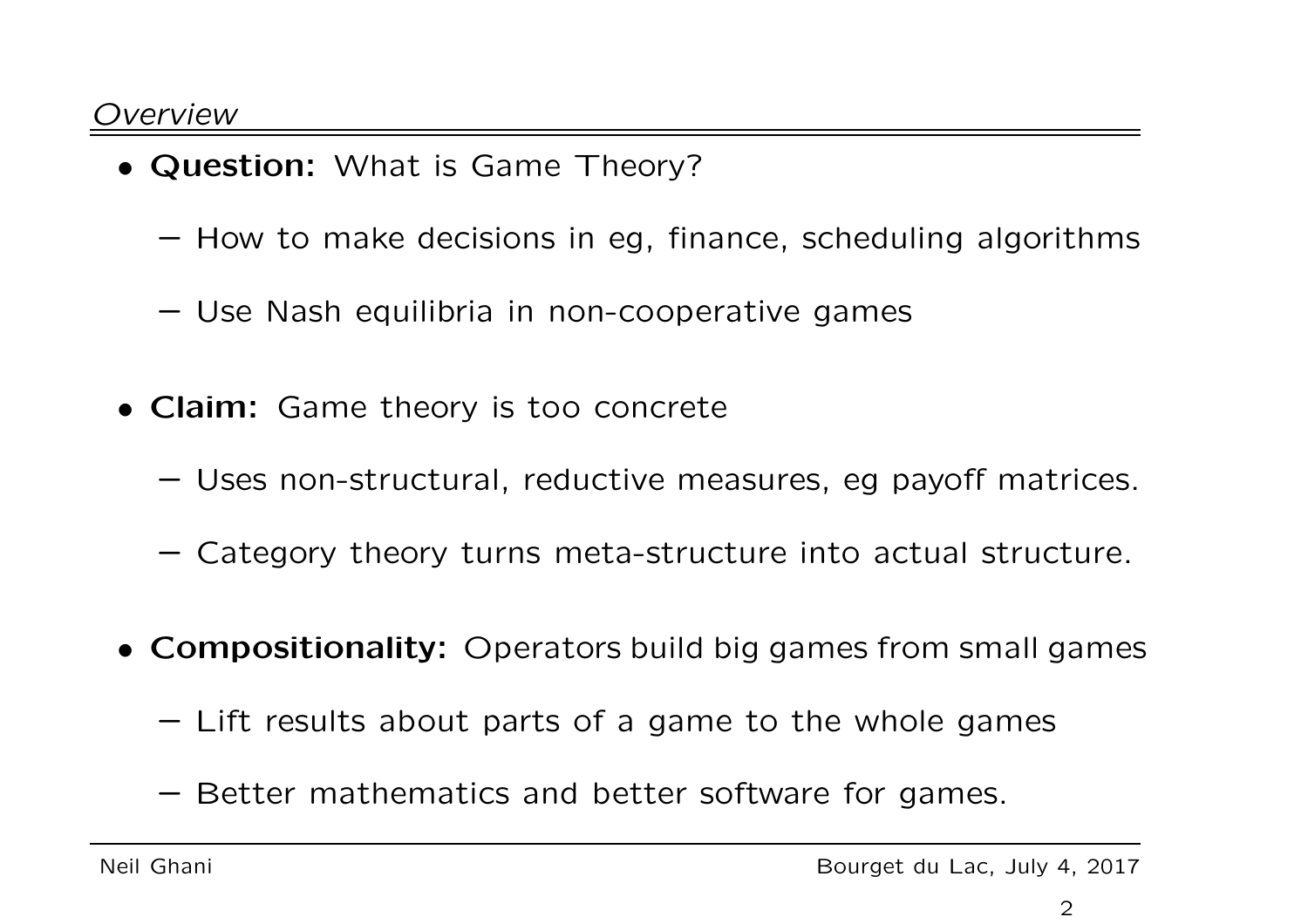Part I: Simple Games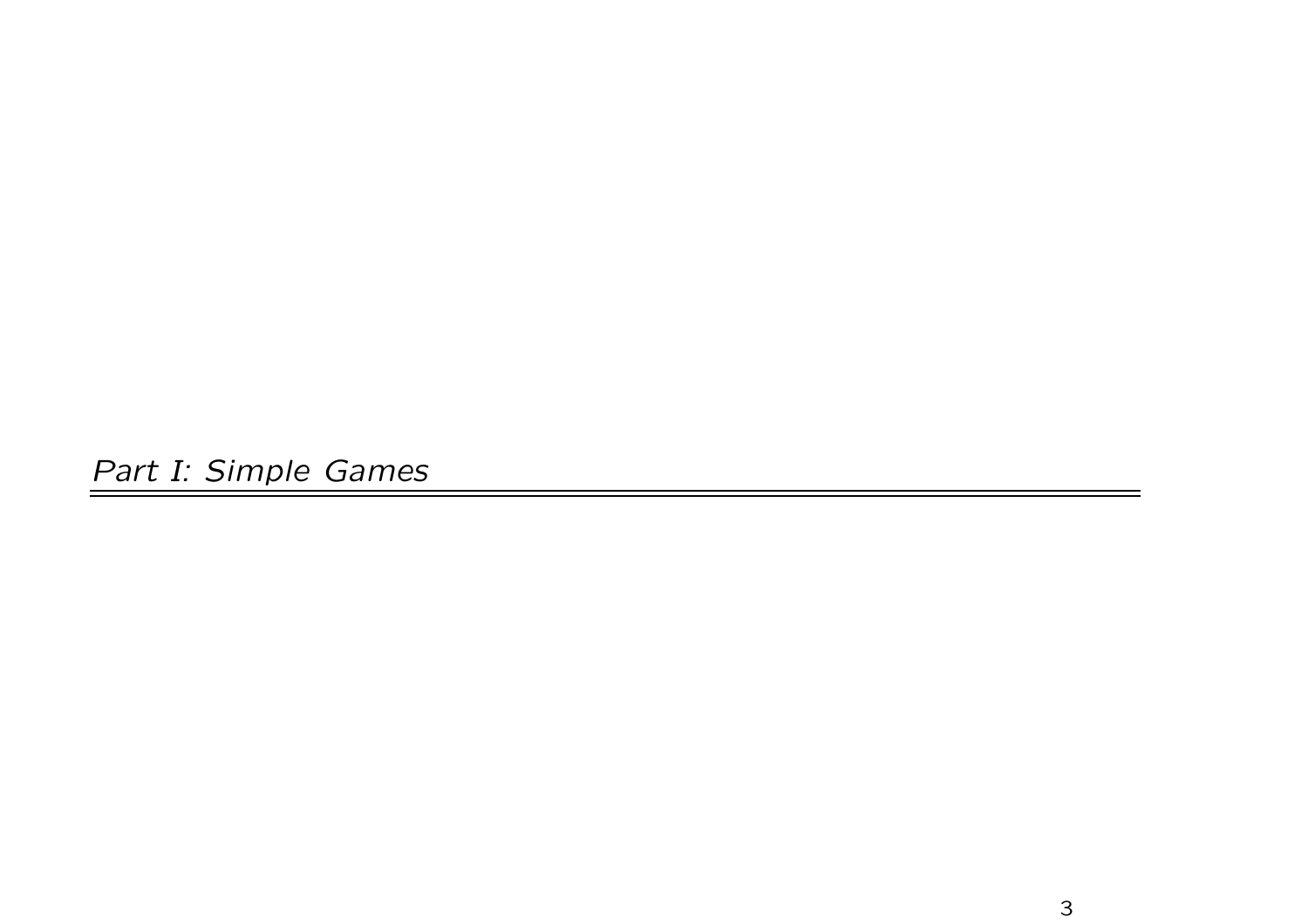- Defn: A *basic game* consists of
	- $-$  A set of actions  $A$  the player can take, and a set  $U$  of utilities
	- $-$  A function  $f: A \to U$  assigning to each action, a *utility*
- Defn: Optimal actions/equilibria for <sup>a</sup> simple game are  $\mathsf{Eq}(A, U, f) = \text{argmax } f = \{a \in A \mid (\forall a' \in A)fa \geq fa'\}$
- Question: Is this definition correct for a game?

$$
f: A_1 \times A_2 \to U_1 \times U_2
$$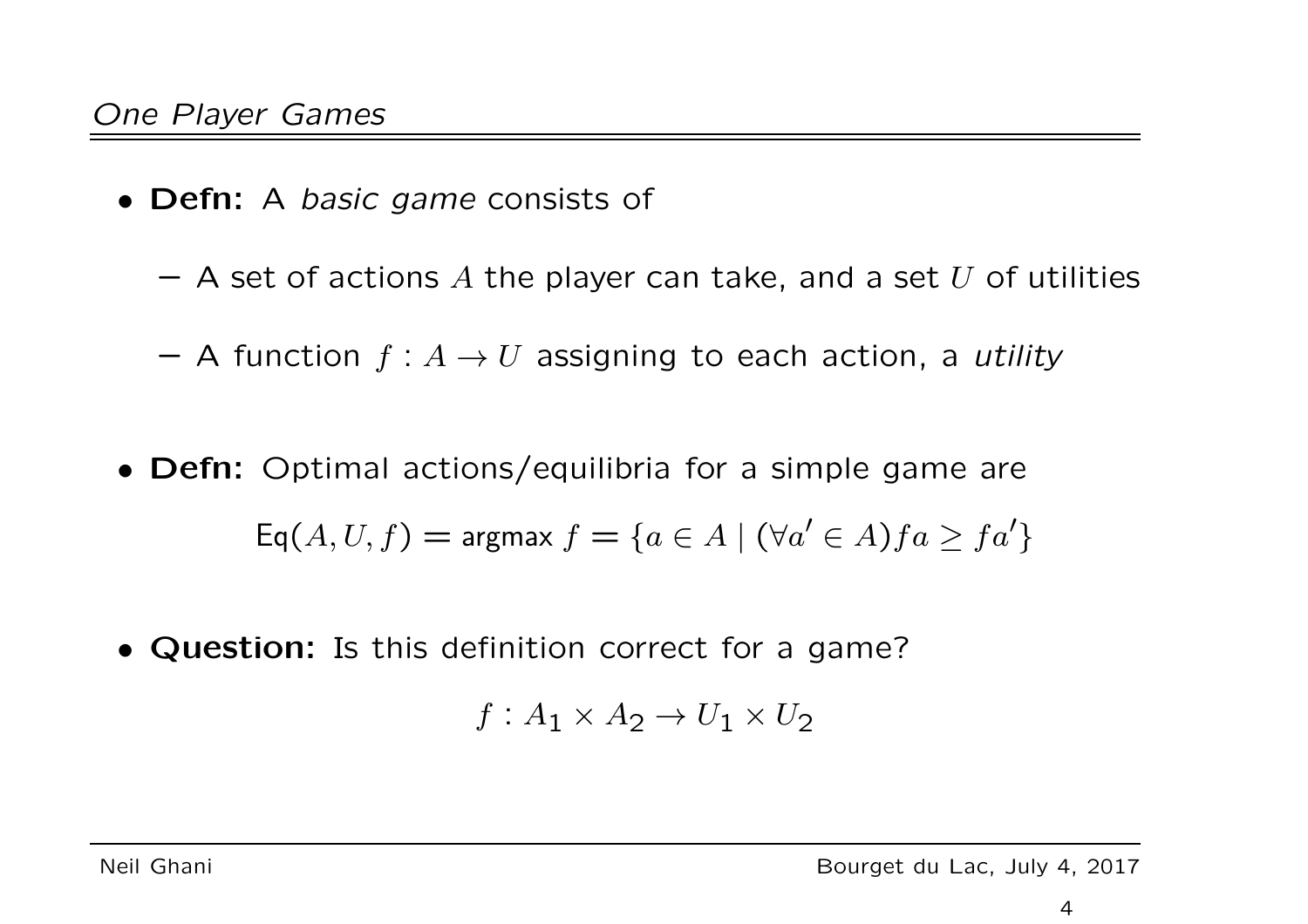- Motivation: Two academics face a choice
	- Each is under pressure to report bad behaviour of the other to the authorities who seek evidence to discipline the academics.
	- $-$  They can cooperate with each other, or defect  $\Rightarrow A = \{C, D\}$
	- $-$  Utilities are given by  $f: A \times A \rightarrow Z \times Z$

$$
f(C, C) = (0, 0) \qquad f(D, C) = (1, -3)
$$
  

$$
f(C, D) = (-3, 1) \qquad f(D, D) = (-2, -2)
$$

- Conclusion: The best strategy for each player is to defect!
	- Rather depressing for utopians! Assumptions: no communication, no future cost for bad behaviour etc.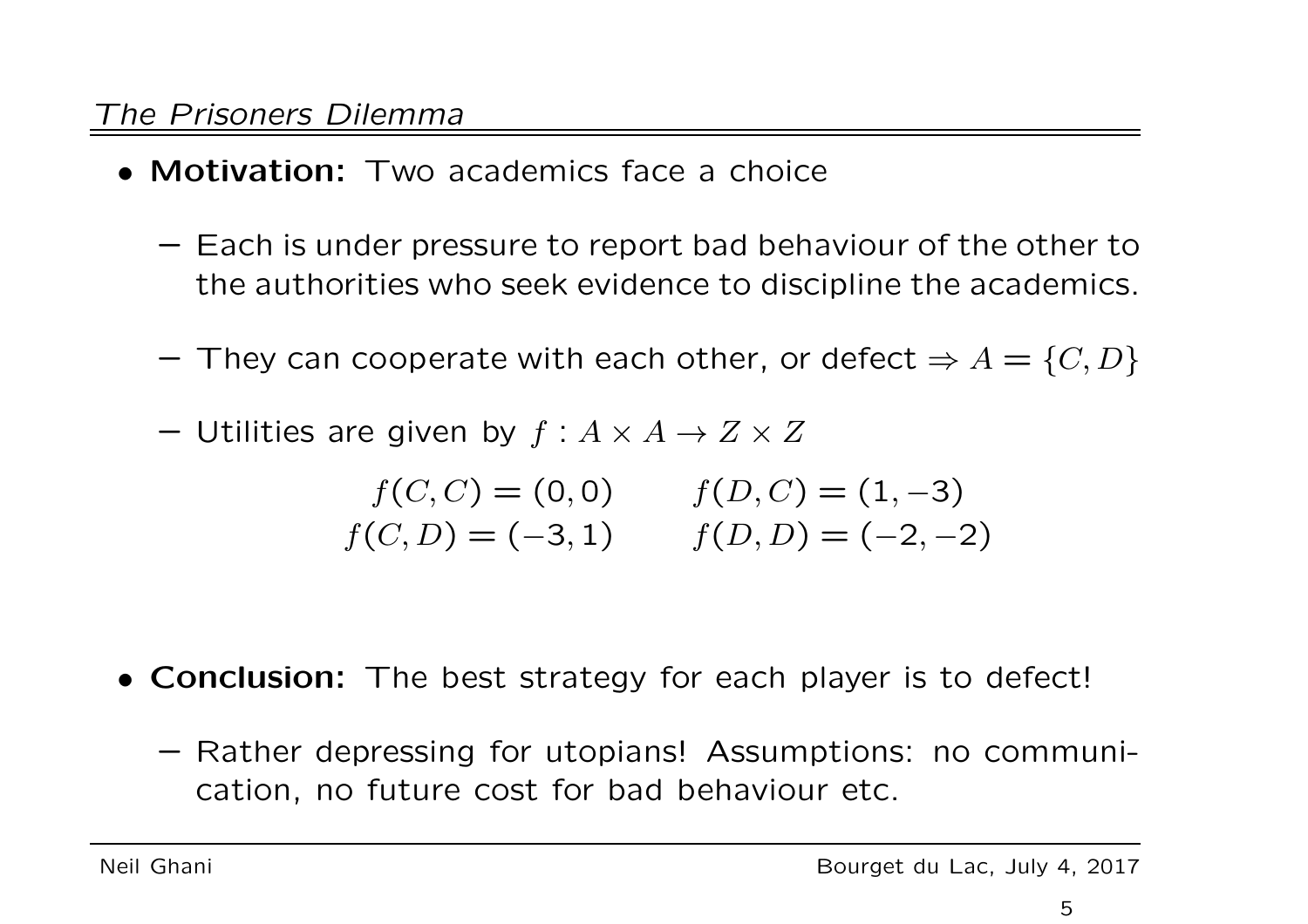- Motivation: Simple game equilibria doesn't compute the optimal strategy in the prisoner's dilemma
- Defn: A 2-player game is
	- $-$  Sets of actions  $A_1, A_2$  and utilities  $U_1, U_2$  of utilities
	- $-$  A function  $f:A_1\times A_2\rightarrow U_1\times U_2$  assigning to each pair of actions, <sup>a</sup> pair of utilities
- Defn: Optimal actions/equilibria for <sup>a</sup> 2-player game are given by  $\operatorname{\mathsf{Nash}}\subseteq A_2\times A_2$

$$
(a_1, a_2) \in \mathsf{Nash} \ f \quad \text{iff} \quad a_1 \in \text{argmax} \ (\pi_1 \circ f(-, a_2))
$$
\n
$$
\land a_2 \in \text{argmax} \ (\pi_2 \circ f(a_1, -))
$$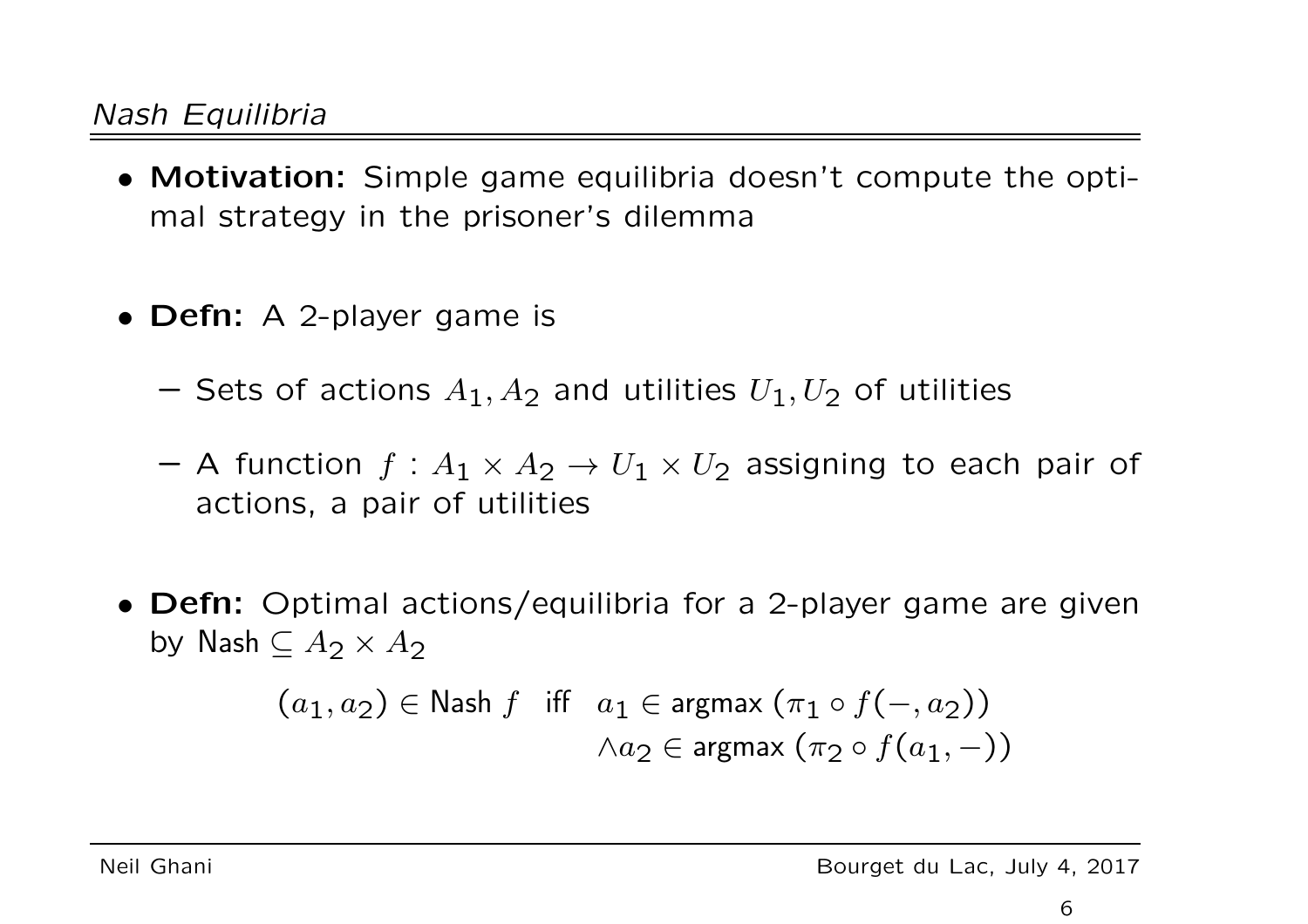- **Key Idea:** Nash equilibria are given as primitive.
	- This is not <sup>a</sup> compositional definition as the definition is not derived from equilibria for simpler games
	- It is simply postulated as reasonable, justified empirically.
- Question: Is there no operator which combines two 1-player games into <sup>a</sup> 2-player game?
	- And defines the equilibria of the derived game via those of the component games.
- Remark: Of course this is difficult as optimal moves for one game may not remain optimal when that game is incorporated into <sup>a</sup> networked collection of games.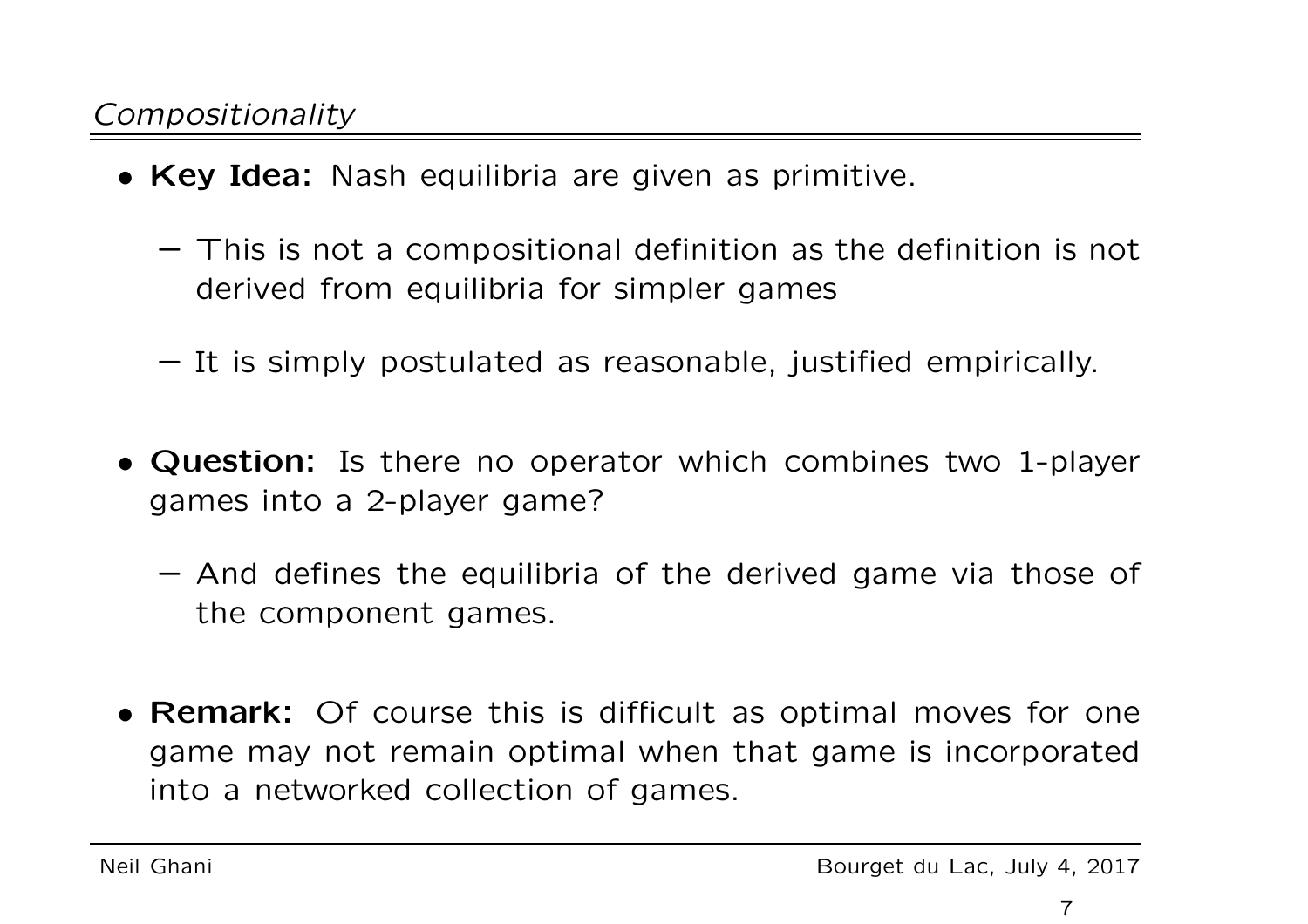- Defn: A *utility-free game* consists of
	- $-$  A set  $A$  of moves, a set  $U$  of utilities and an equilibria function  $\mathsf{E}: (A \to U) \to \mathsf{P} A.$
	- $-$  The set of utility-free games with actions  $Y$  and utilities  $U$ is written  $\mathsf{UF}_A U$
- Key Idea: These games leave the utility function abstract
	- $-$  The equilibria is given for *every* potential utility function
	- And its not always argmax, eg El Farrol bar game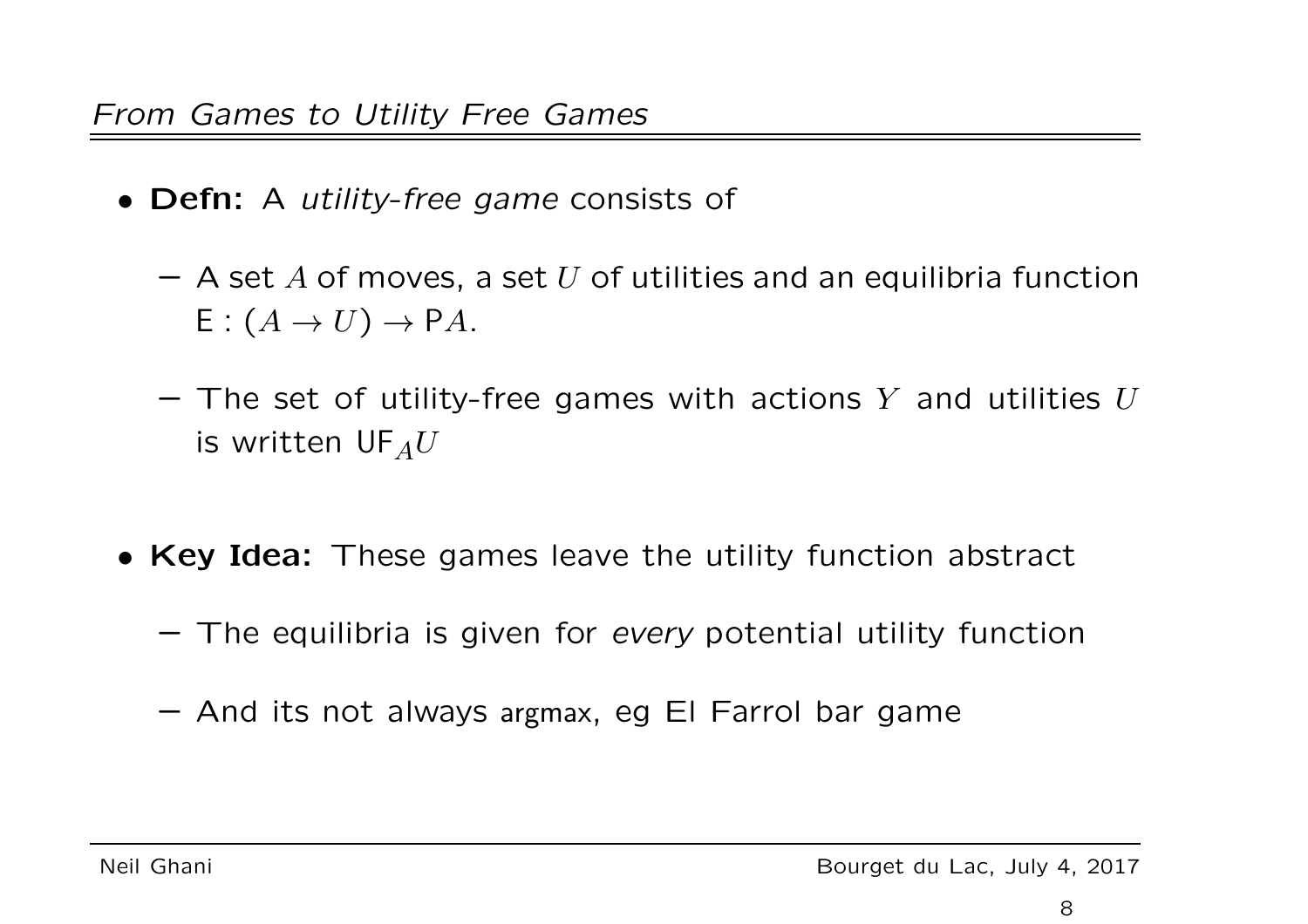Nash Equilibria Defined Compositionally

 $\bullet$  Defn: Let  $G_1\in \mathsf{UF}_{A_1}U_1$  and  $G_2\in \mathsf{UF}_{A_2}U_2$  be UF-games.

– Their monoidal product is the UF-game

$$
G_1 \otimes G_2 : \mathsf{UF}_{A_1 \times A_2}(U_1 \times U_2)
$$

with equilibrium function

$$
(y_1, y_2) \in \mathsf{E}_{G_1 \otimes G_2} k \quad \text{iff} \quad y_1 \in \mathsf{E}_{G_1}(\pi_1 \circ k(-, y_2)) \quad \land \quad y_2 \in \mathsf{E}_{G_2}(\pi_2 \circ k(y_1, -))
$$

• Thm: Let  $G=(A_1,A_2,U_1,U_2,k)$  be a simple 2-player game. Define the utility-free games

 $G_1=(A_1,U_1,$  argmax $)$   $\quad G_2=(A_2,U_2,$  argmax $).$  $\top$ hen  $(y_1,y_2)\in \mathsf{Nash}_G$  iff  $(y_1,y_2)\in \mathsf{E}_{G_1\otimes G_2}k$ 

• Key Idea: CGT is possible. Don't hardwire a specific utility.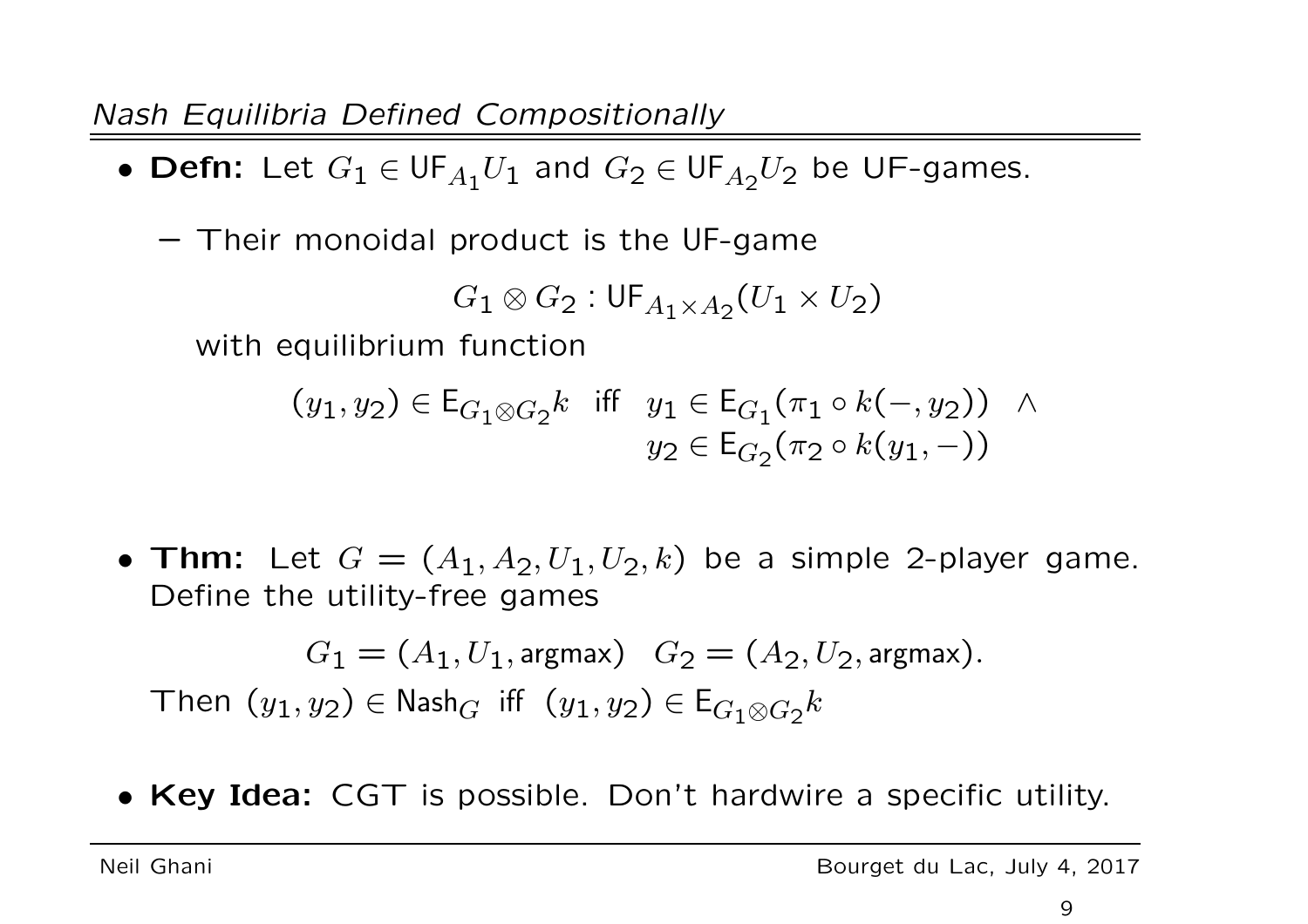Part II: Complex Games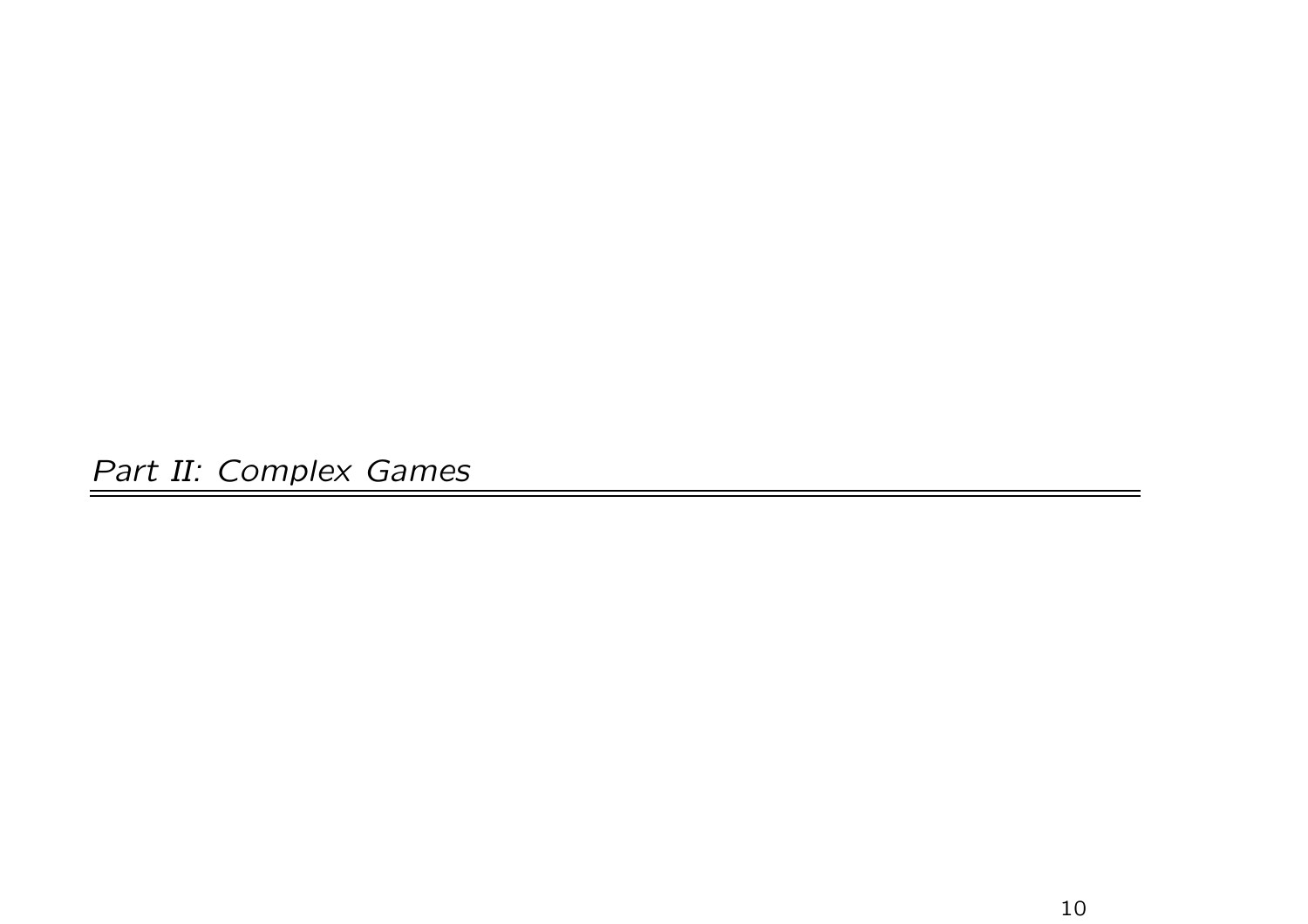- Motivation: Simple games possess limited structure, and hence support limited operators
	- $-$  More operators  $\Rightarrow$  more compositionality
	- Lets develop <sup>a</sup> more complex model!
- Example: Lets place <sup>a</sup> bet
	- I have <sup>a</sup> bank balance. I might have di fferent strategies. These factors decide on my bet which I give to the bookmaker
	- The bookmaker has <sup>a</sup> variety of strategies to deal with my bet. When the event is finished, he returns my winnings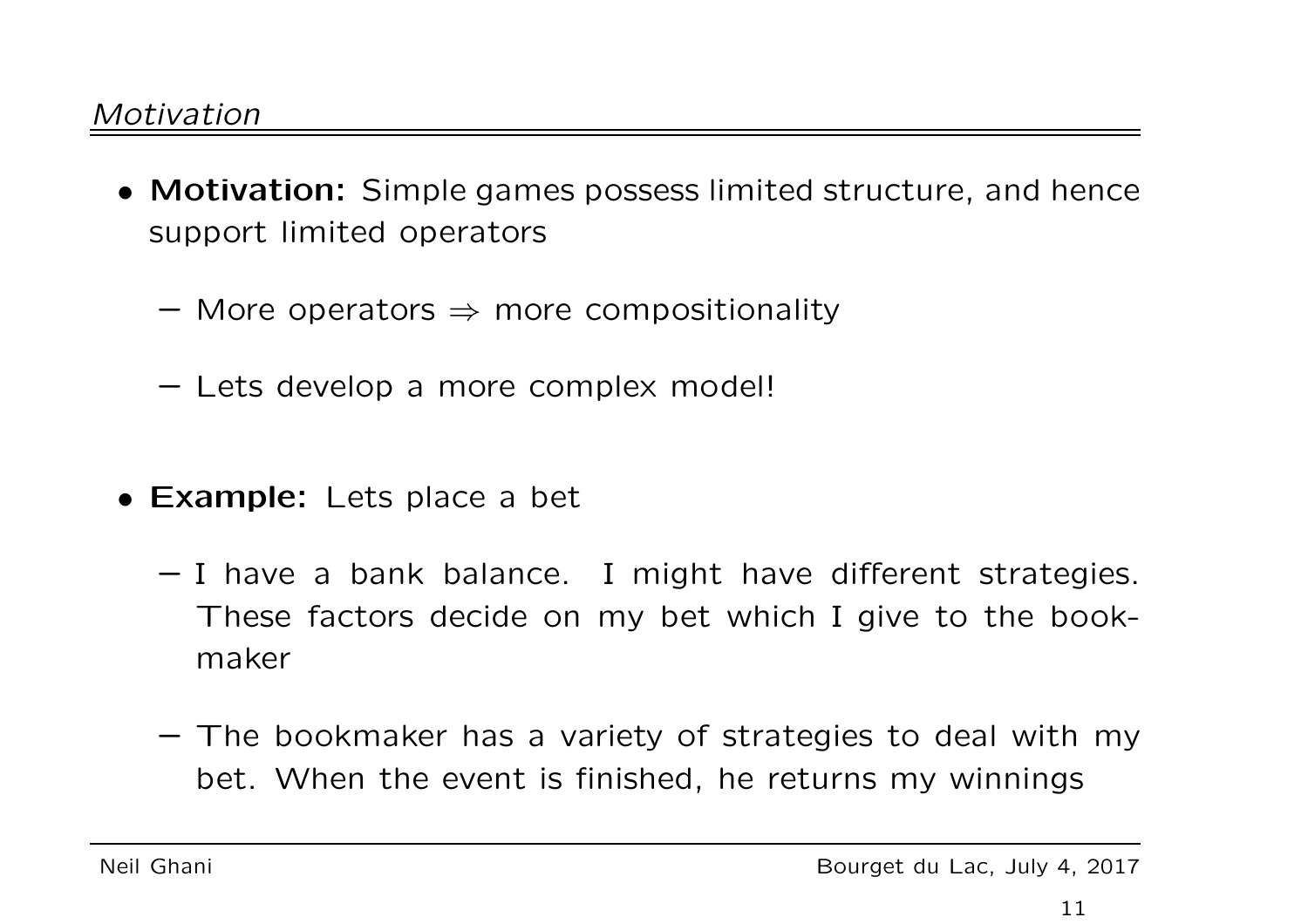- $\bullet$  Types: Let  $X,Y,S,R$  be sets. Think of  $X$  as the game's state.
	- $Y$  is move or other observable action
	- $\mathrel{R}$  is utility which the environment produces from a move
	- $S$  is coutility which the system feeds into the environment
- Examples:  $X$  is my bank balance, the bet that the bookie must react to. External factors <sup>a</sup>ffecting our decisions
	- $\overline{Y}$  is my bet or the action the bookie takes
	- $\mathrel{R}$  is my winnings or the utility gained from the move
	- $S$  is the coutility fed back into the system, eg the bookie sends me my winnings.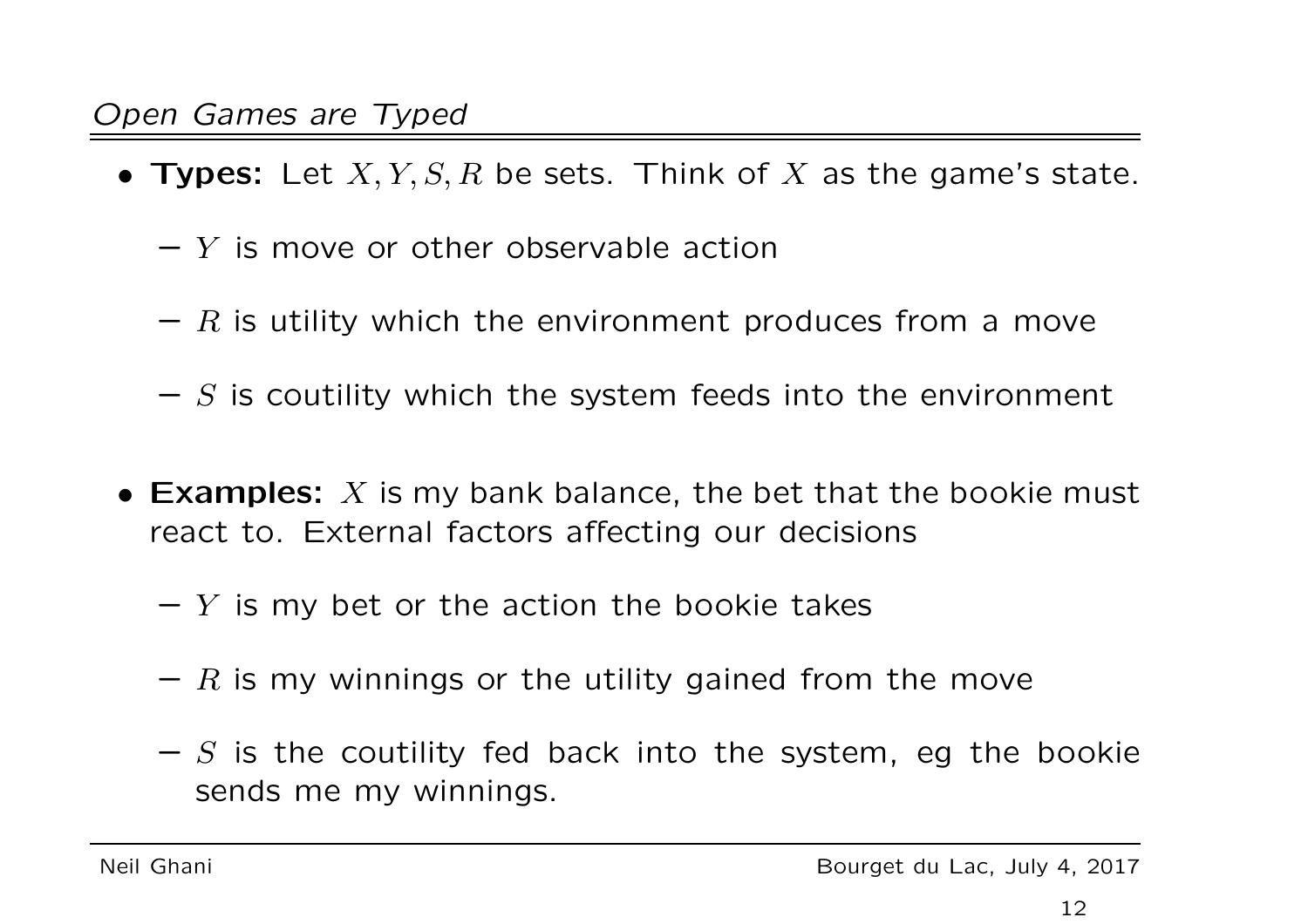- $\bullet$  Defn An open game  $G: (X, S) \rightarrow (Y, R)$  is defined by
	- $-$  A set  $\Sigma$  of strategies
	- $-$  A play function  $P:\mathsf{\Sigma}\times X\to Y$
	- $-$  A coutility function  $C: \mathsf{\Sigma} \times X \times R \to S$
	- $-$  An equilibrium function  $E: X \times (Y \to R) \to \mathsf{P}\mathsf{\Sigma}$
- $\bullet$  Example: Prisoners Dilemma PD :  $(1,1)\,\rightarrow\,(M\times M,Z\times Z)$ where  $M=\{C,D\}.$ 
	- Two rounds of prisoners dilemma?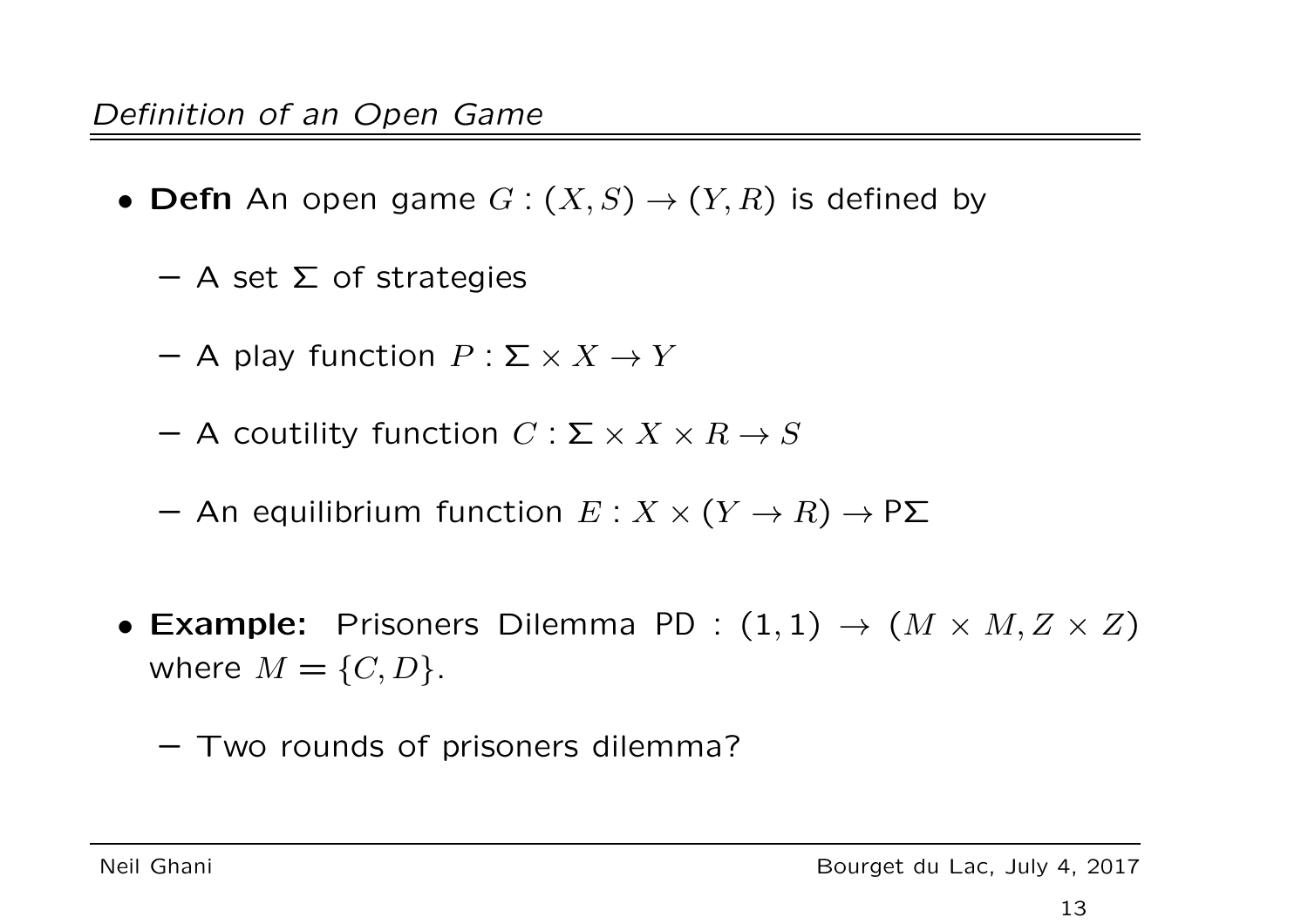- Via Lenses: A lens  $L: (X, S) \rightarrow (Y, R)$  is a map  $f: X \rightarrow Y$  and  $g: X \times R \to S$
- An open game  $G: (X, S) \to (Y, R)$  is a set  $\Sigma$  and for each  $\sigma \in \Sigma$

 $-$  A lens  $G_\sigma : (X,S) \rightarrow (Y,R)$ 

- $-$  A predicte  $\mathsf{E}_\sigma \subseteq \left( (1,1) \to (X,S) \right) \times \left( (Y,R) \to (1,1) \right)$
- Via Interaction Structures and Indexed Containers: The algebra becomes easier if we use dependent types:

S ←− C R → Y → Σ → X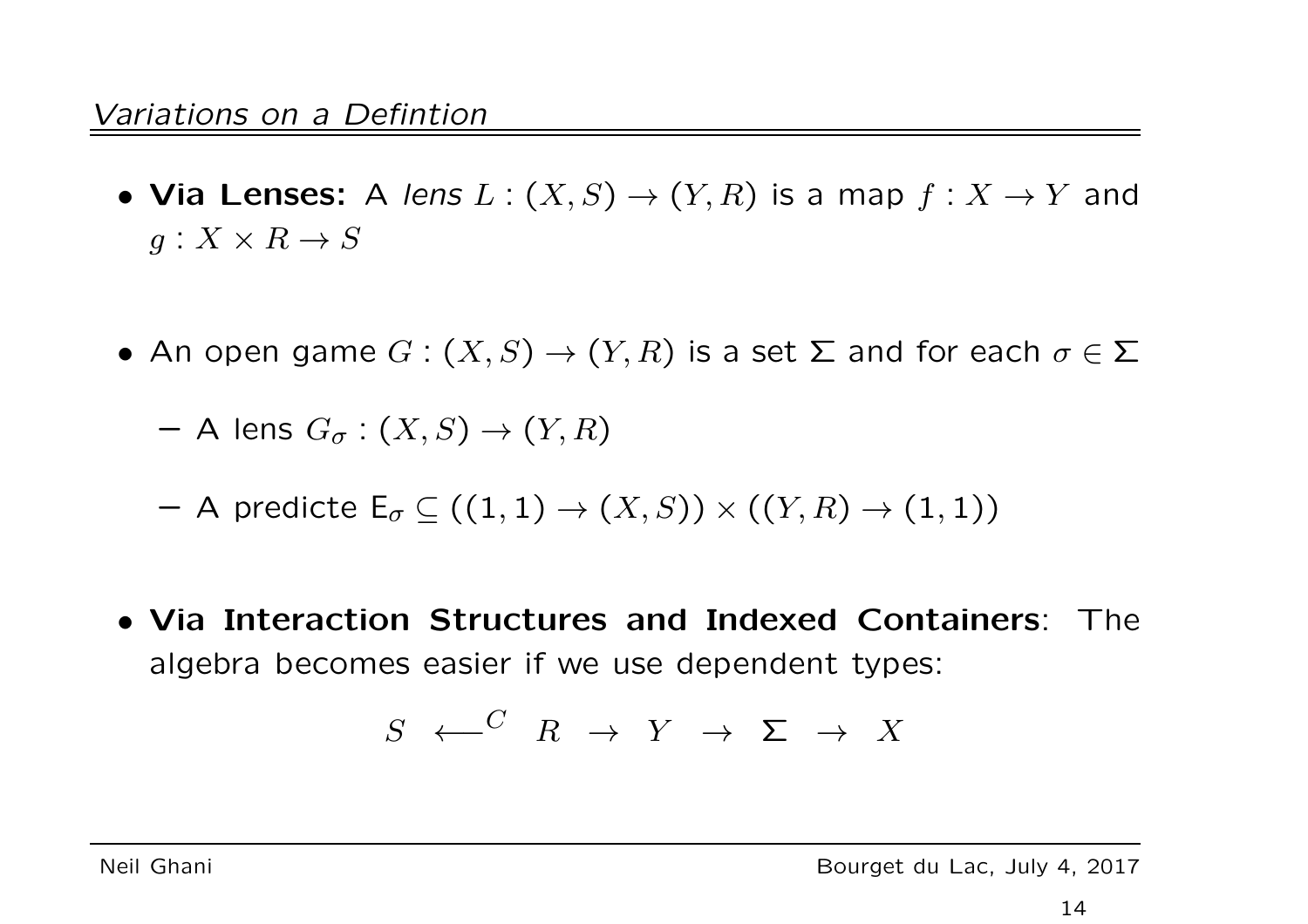Compositonality of Open Games I: Monoidal Product

**• Assume:** Given open games

$$
G: (X, S) \to (Y, R) \quad \text{and} \quad G': (X', S') \to (Y', R')
$$

• Define: Construct an open game

$$
G \otimes G' : (X \times X', S \times S') \to (Y \times Y', R \times R')
$$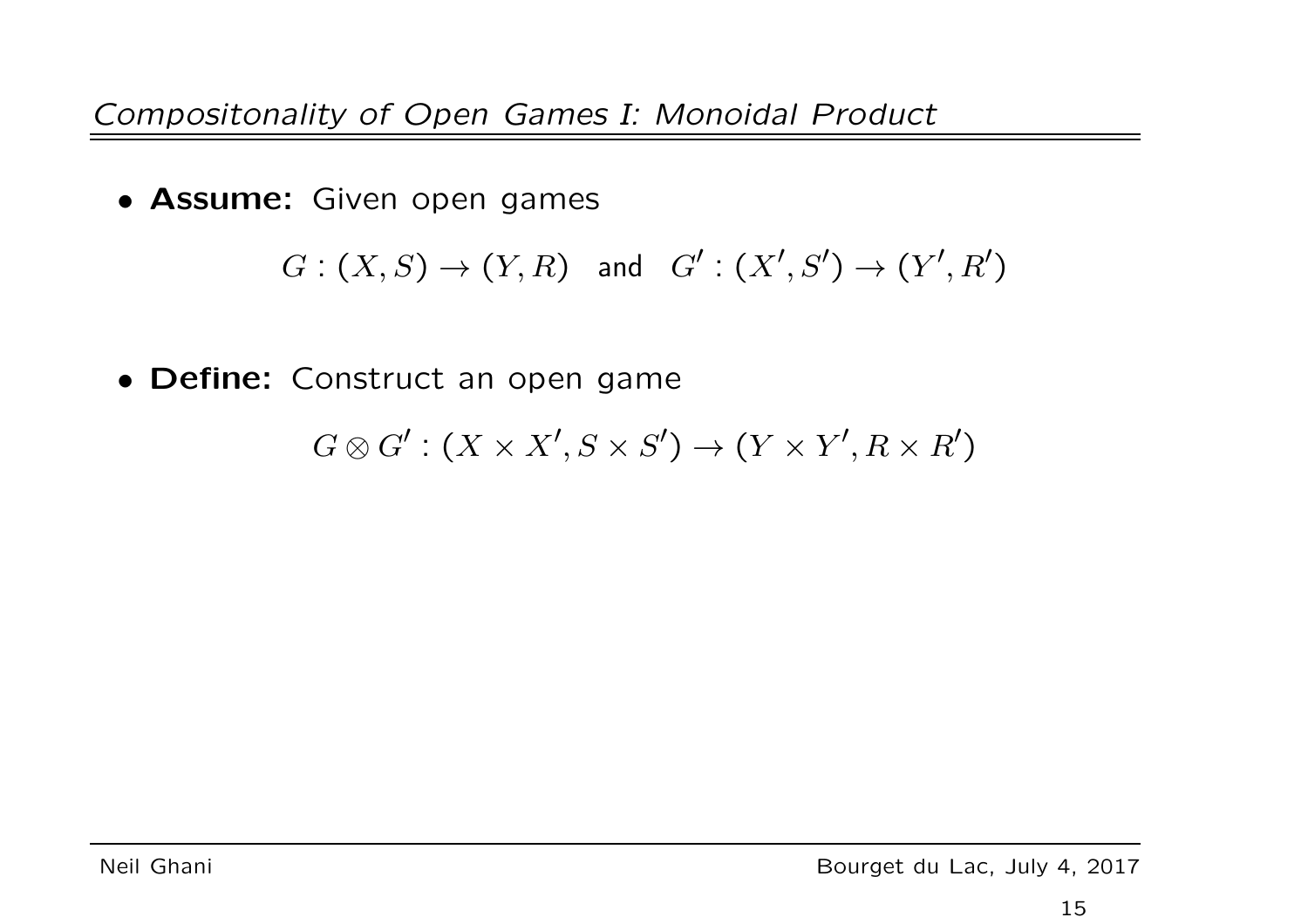Compositionality of Open Games II: A Monoidal Category

- Abstraction: Now we can define <sup>a</sup> monoidal category of open games
	- $-$  Objects are pairs of sets  $(X,S)$
	- $-$  Morphisms  $(X,S)\to (Y,R)$  are open games
- **Composition:** This requires composition. Given open games

$$
G:(X, S) \rightarrow (Y, R)
$$
 and  $H:(Y, R) \rightarrow (Z, T)$ 

construct an open game

$$
H \circ G : (X, S) \to (Z, T)
$$